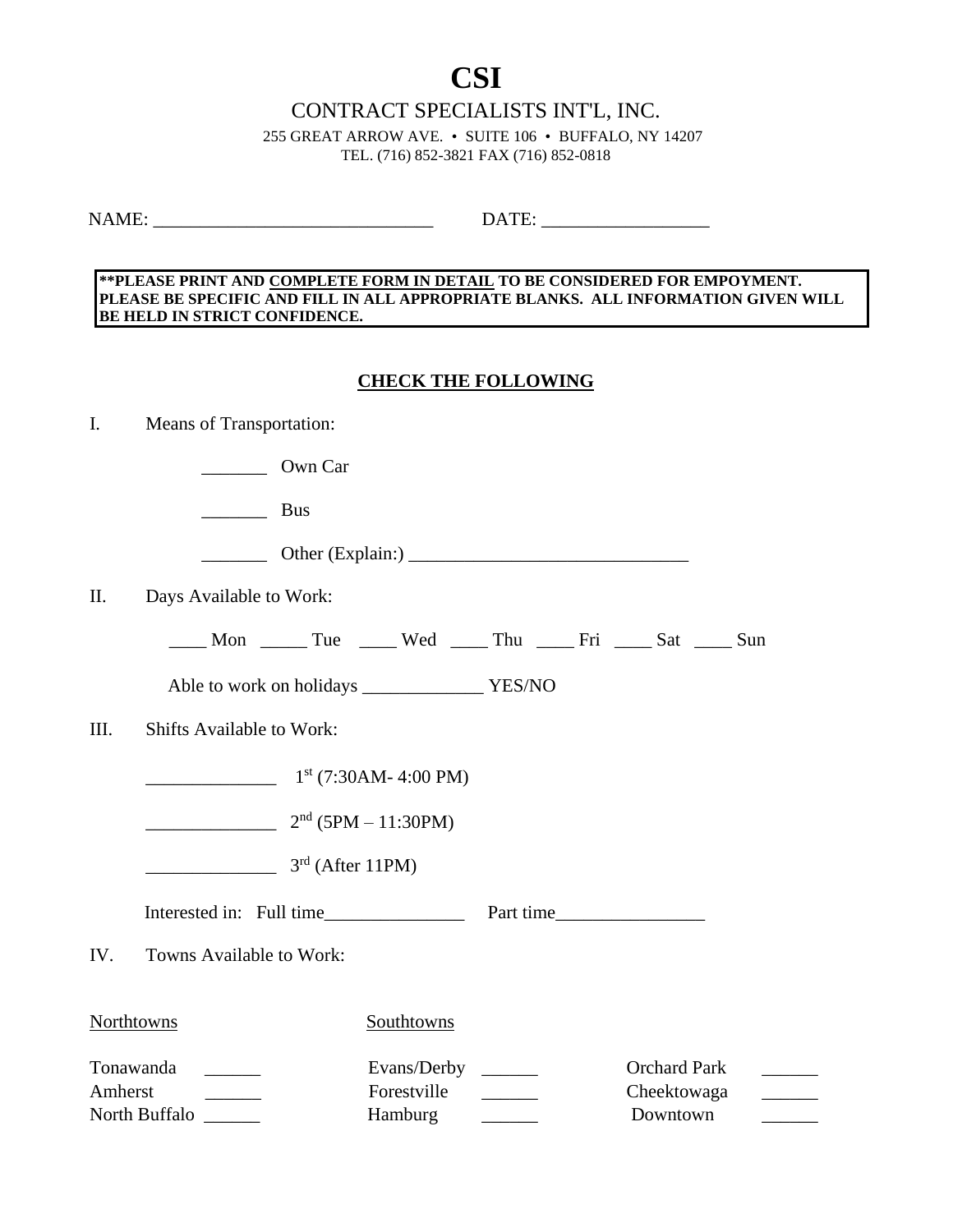## **APPLICATION FOR EMPLOYMENT**

CSI IS AN EQUAL OPPORTUNITY EMPLOYER. IT IS OUR POLICY THAT ALL APPLICANTS BE CONSIDERED SOLEY ON THE BASIS OF QUALIFICATION AND ABILITY WITHOUT REGARD TO RACE, RELIGION, COLOR, SEX, AGE, NATIONAL ORIGIN, DISABILITY OR VETERAN STATUS.

| PERSONAL INFORMATION                                                                                                     |            |                 |                                   |                                  |  |
|--------------------------------------------------------------------------------------------------------------------------|------------|-----------------|-----------------------------------|----------------------------------|--|
|                                                                                                                          |            |                 |                                   |                                  |  |
|                                                                                                                          |            |                 |                                   |                                  |  |
| NAME:                                                                                                                    |            |                 |                                   |                                  |  |
| Last                                                                                                                     | First      |                 | Middle                            |                                  |  |
| <b>ADDRESS:</b>                                                                                                          |            |                 |                                   | YEARS AT THIS<br><b>ADDRESS:</b> |  |
| <b>Street</b>                                                                                                            |            |                 | Apt.                              |                                  |  |
|                                                                                                                          |            |                 |                                   | <b>PHONE NUMBER (S):</b>         |  |
| <b>State</b><br>City                                                                                                     |            |                 | Zip                               |                                  |  |
|                                                                                                                          |            |                 |                                   |                                  |  |
| PERMANENT ADDRESS (If Different Then Above):                                                                             |            |                 |                                   |                                  |  |
| <b>Street</b><br>City                                                                                                    |            |                 | <b>State</b>                      | <b>ZIP</b>                       |  |
| POSITION DESIRED:                                                                                                        |            |                 | <b>SALARY DESIRED:</b>            |                                  |  |
|                                                                                                                          |            |                 |                                   |                                  |  |
| HAVE YOU BEEN EMPLOYED<br>PREVIOUSLY BY CSI?<br><b>YES</b>                                                               |            | NO              | IF YES, WHEN<br><b>AND WHERE:</b> |                                  |  |
| ARE YOU 18 YEARS OLD OR OLDER? YES                                                                                       |            | N <sub>O</sub>  |                                   |                                  |  |
|                                                                                                                          |            |                 |                                   |                                  |  |
| DO YOU HAVE THE LEGAL RIGHT                                                                                              |            |                 | IF NO,                            |                                  |  |
| TO WORK IN THE U.S.?                                                                                                     | <b>YES</b> | NO              | <b>EXPLAIN:</b>                   |                                  |  |
| HAVE YOU EVER BEEN<br><b>CONVICTED OF A CRIME?</b><br><b>YES</b><br>Answering YES will not result in automatic rejection |            | NO <sub>1</sub> | IF YES,<br><b>EXPLAIN:</b>        |                                  |  |
| DO YOU HAVE ANY PHYSICAL OR MENTAL CONDITIONS THAT PRECLUDE YOU FROM PERFORMING                                          |            |                 |                                   |                                  |  |
| ANY WORK FOR WHICH YOU ARE BEING CONSIDERED?                                                                             |            |                 |                                   |                                  |  |
|                                                                                                                          |            |                 |                                   |                                  |  |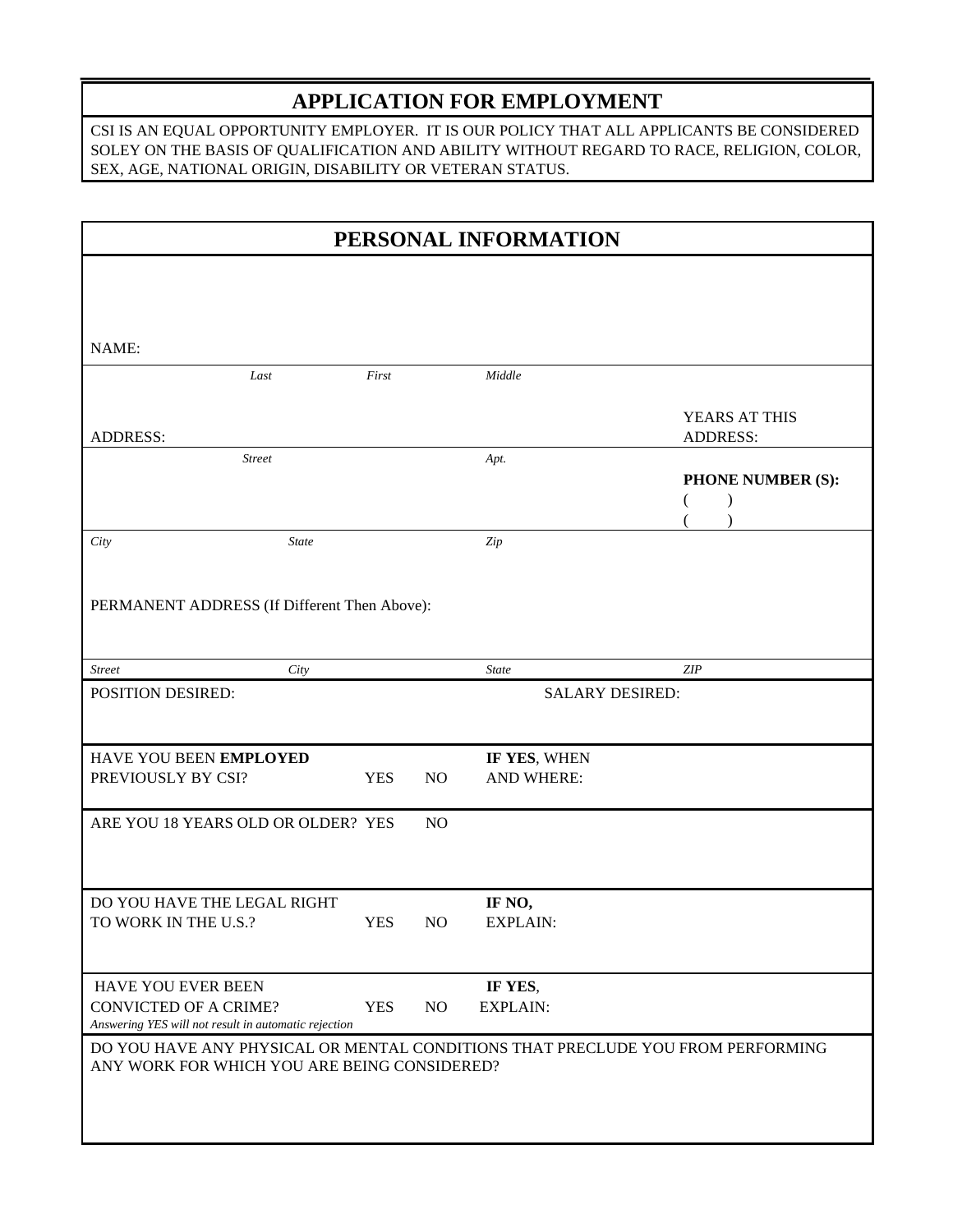# **EDUCATION**

| TYPE OF SCHOOL                          | <b>NAME AND DATES</b>    | <b>SUBJECTS</b> | <b>YEARS</b>    | <b>GRADUATE</b> |  |
|-----------------------------------------|--------------------------|-----------------|-----------------|-----------------|--|
|                                         | <b>LOCATION ATTENDED</b> | <b>STUDIED</b>  | <b>ATTENDED</b> | YES/NO?         |  |
| <b>HIGH</b><br><b>SCHOOL</b>            |                          |                 |                 |                 |  |
|                                         |                          |                 |                 |                 |  |
|                                         |                          |                 |                 |                 |  |
| <b>COLLEGE</b>                          |                          |                 |                 |                 |  |
| <b>OTHER</b>                            |                          |                 |                 |                 |  |
| ADDITIONAL COURSES OR GRADUATE STUDIES: |                          |                 |                 |                 |  |
|                                         |                          |                 |                 |                 |  |

| <b>WORK EXPERIENCE</b>                    |                                                   |                                              |                 |                                     |  |
|-------------------------------------------|---------------------------------------------------|----------------------------------------------|-----------------|-------------------------------------|--|
| <b>DATE OF</b><br><b>EMPLOYMENT</b>       | NAME, ADDRESS, PHONE<br>NO. OF<br><b>EMPLOYER</b> | <b>SALARY</b>                                | <b>POSITION</b> | <b>REASON FOR</b><br><b>LEAVING</b> |  |
| <b>FROM</b>                               |                                                   |                                              |                 |                                     |  |
| <b>TO</b>                                 | Supervisor:<br>$\lambda$                          |                                              |                 |                                     |  |
| <b>FROM</b>                               |                                                   |                                              |                 |                                     |  |
| <b>TO</b>                                 | Supervisor:<br>$\mathcal{E}$                      |                                              |                 |                                     |  |
| <b>FROM</b>                               |                                                   |                                              |                 |                                     |  |
| <b>TO</b>                                 | Supervisor:                                       |                                              |                 |                                     |  |
| ADDITIONAL COMMENTS ABOUT POSITIONS HELD: |                                                   |                                              |                 |                                     |  |
| MAY WE CONTACT YOUR<br>PRESENT EMPLOYER?  | <b>YES</b><br>N <sub>O</sub>                      | MAY WE CONTACT YOUR<br>PREVIOUS EMPLOYER(S)? |                 | <b>YES</b><br>N <sub>O</sub>        |  |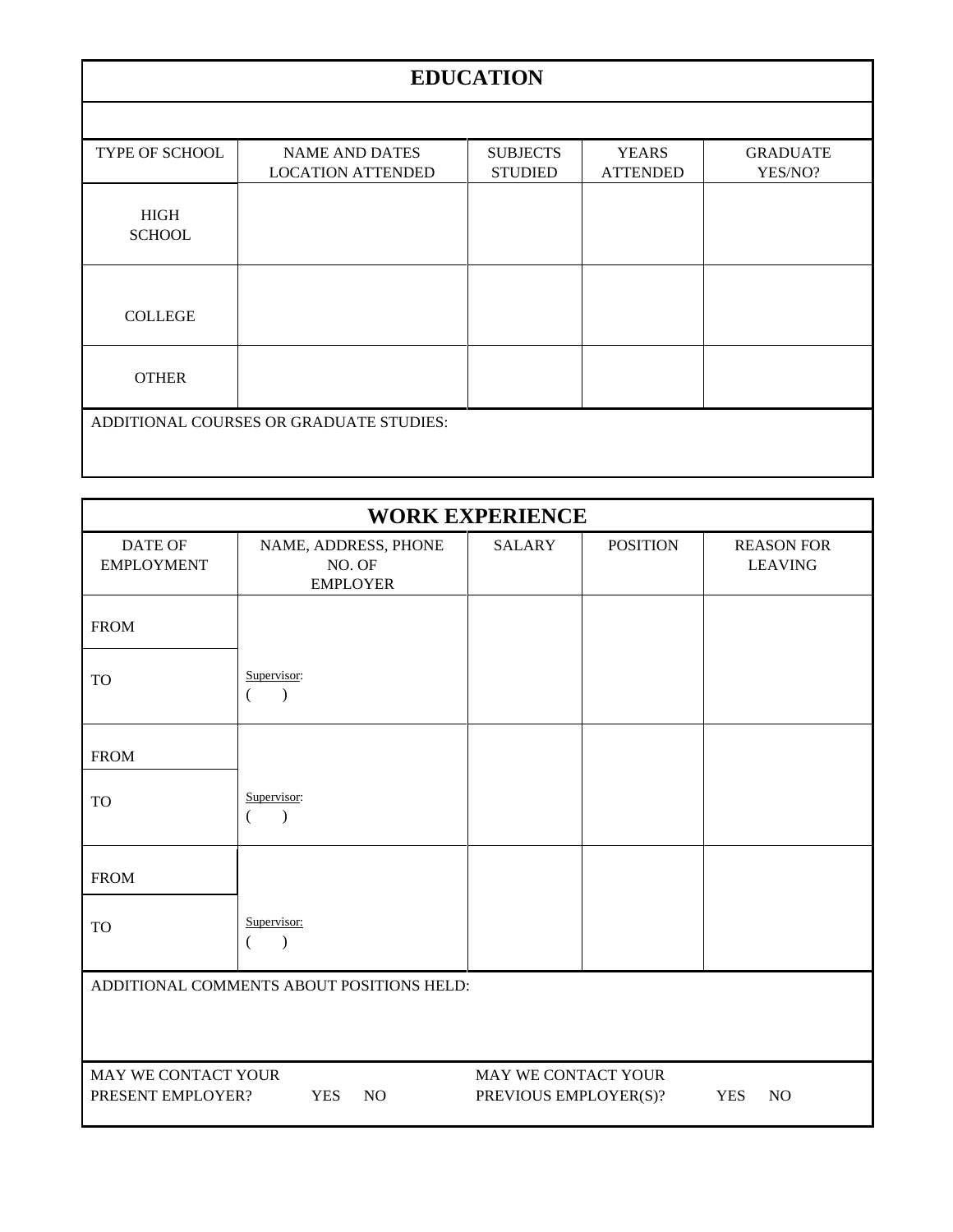ARE THERE ANY OTHER EXPERIENCES, SKILLS OR QUALIFICATIONS WHICH YOU FEEL WOULD ESPECIALLY FIT YOU FOR WORK WITH OUR COMPANY?

### **U.S. MILTARY RECORD**

U.S. MILITARY OR RANK: NAVAL SERVICE: DATES OF SERVICE: PRESENT MEMBERSHIP IN NATIONAL GUARD OR RESERVES:

DESCRIBE TRAINING YOU HAVE RECEIVED THAT WOULD AID YOU IN THE POSITION YOU ARE APPLYING FOR:

REFERRED BY:

| <b>BUSINESS/PERSONAL REFERENCES</b> |                   |                |                     |         |  |  |
|-------------------------------------|-------------------|----------------|---------------------|---------|--|--|
| <b>NAME</b>                         | <b>OCCUPATION</b> | <b>ADDRESS</b> | <b>RELATIONSHIP</b> | PHONE # |  |  |
|                                     |                   |                |                     |         |  |  |
|                                     |                   |                |                     |         |  |  |
|                                     |                   |                |                     |         |  |  |
|                                     |                   |                |                     |         |  |  |
|                                     |                   |                |                     |         |  |  |
|                                     |                   |                |                     |         |  |  |

By signing this application, I certify that: this application is complete and accurate to the best of my knowledge and that I have not made any attempt to conceal information and that falsification could be cause for dismissal. Further, CSI or its agents may request employment information from previous employers and persons or corporations who provide information related to my previous employment and will be released from liability or damage. Also, if required, I agree to undergo a medical examination by a company-designated physician and understand that medical approval must be obtained before employment can begin. I have noted that CSI is an Equal Opportunity Employer and ad applicants receive lawful consideration for employment without regard to Race, Religion, Color, Sex, National Origin, Disability, or Veteran Status. I realize that if I am hired, CSI reserves the right to terminate my employment whenever the need arises.

#### **SIGNATURE**